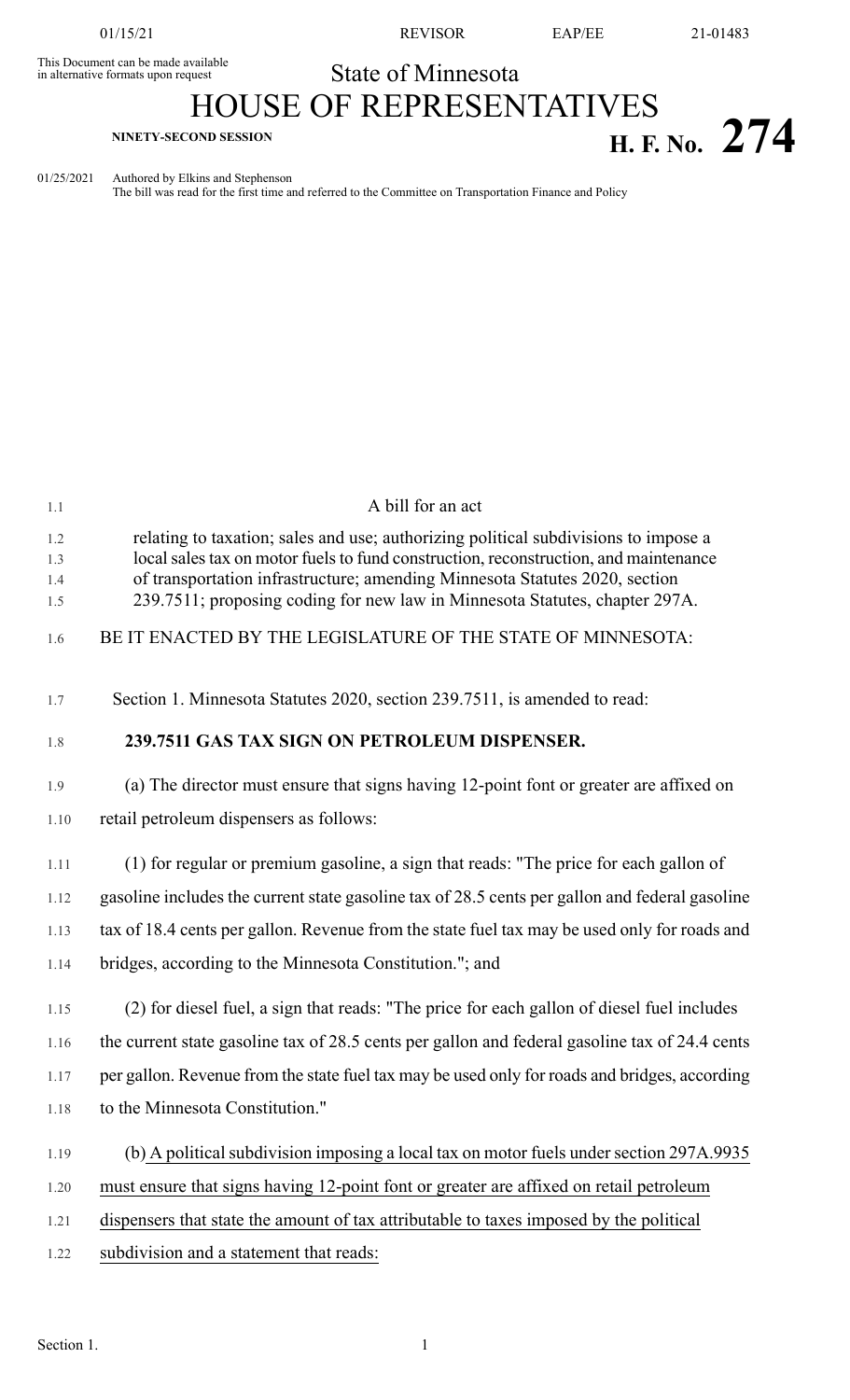|      | 01/15/21                                                                                              | <b>REVISOR</b> | EAP/EE | 21-01483 |
|------|-------------------------------------------------------------------------------------------------------|----------------|--------|----------|
| 2.1  | "Revenue from a local motor fuels tax may be used to fund construction, reconstruction,               |                |        |          |
| 2.2  | and maintenance of transportation infrastructure, according to state law."                            |                |        |          |
| 2.3  | (c) The director must distribute the signs under this section to the owner or operator of             |                |        |          |
| 2.4  | retail petroleum dispensers. To the extent possible, the director must coordinate the                 |                |        |          |
| 2.5  | distribution of signs with other duties the director may have involving retail petroleum              |                |        |          |
| 2.6  | dispensers.                                                                                           |                |        |          |
| 2.7  | $\overline{e}$ (d) If the amount of the gasoline tax described in paragraph (a), clauses (1) and (2), |                |        |          |
| 2.8  | or (b) changes, the director or political subdivision must distribute revised signs to reflect        |                |        |          |
| 2.9  | the updated gasoline tax amounts within 12 calendar months of the change.                             |                |        |          |
| 2.10 | $(d)$ (e) The director is prohibited from assessing any penalty, fine, or fee on the owner            |                |        |          |
| 2.11 | or operator of a retail petroleum dispenser that has a missing, destroyed, defaced, or otherwise      |                |        |          |
| 2.12 | damaged gas tax sign.                                                                                 |                |        |          |
| 2.13 | <b>EFFECTIVE DATE.</b> This section is effective the day following final enactment.                   |                |        |          |
| 2.14 | Sec. 2. [297A.9935] LOCAL TAXES ON MOTOR FUELS.                                                       |                |        |          |
| 2.15 | Subdivision 1. Definitions. (a) For purposes of this section, the following terms have                |                |        |          |
| 2.16 | the meanings given.                                                                                   |                |        |          |
| 2.17 | (b) "Motor fuels" has the meaning given in section 296A.01, subdivision 33, and includes              |                |        |          |
| 2.18 | fuel used for marine use.                                                                             |                |        |          |
| 2.19 | (c) "Political subdivision" means any county, statutory or home rule charter city, or                 |                |        |          |
| 2.20 | township of this state.                                                                               |                |        |          |
| 2.21 | (d) "Transportation infrastructure" includes but is not limited to any of the following               |                |        |          |
| 2.22 | that are under the jurisdiction of the political subdivision imposing the tax: highways; streets      |                |        |          |
| 2.23 | and bridges; transit vehicles; and transit facilities.                                                |                |        |          |
| 2.24 | Subd. 2. Authorization. Notwithstanding sections 297A.99, subdivisions 1, 2, 3, 5, and                |                |        |          |
| 2.25 | 13; 297A.995, subdivision 6, paragraph (f), clause (1); or 477A.016, or any other law or              |                |        |          |
| 2.26 | charter provision, a political subdivision of this state may impose a sales tax on the retail         |                |        |          |
| 2.27 | sale of motor fuel used in producing and generating power for propelling motor vehicles               |                |        |          |
| 2.28 | used on the public highways of this state.                                                            |                |        |          |
| 2.29 | Subd. 3. Approval by governing board required; rates. Following a public hearing,                     |                |        |          |
| 2.30 | a governing body of a political subdivision of this state may by resolution impose a tax              |                |        |          |
| 2.31 | authorized under this section at a rate to be determined by the political subdivision.                |                |        |          |